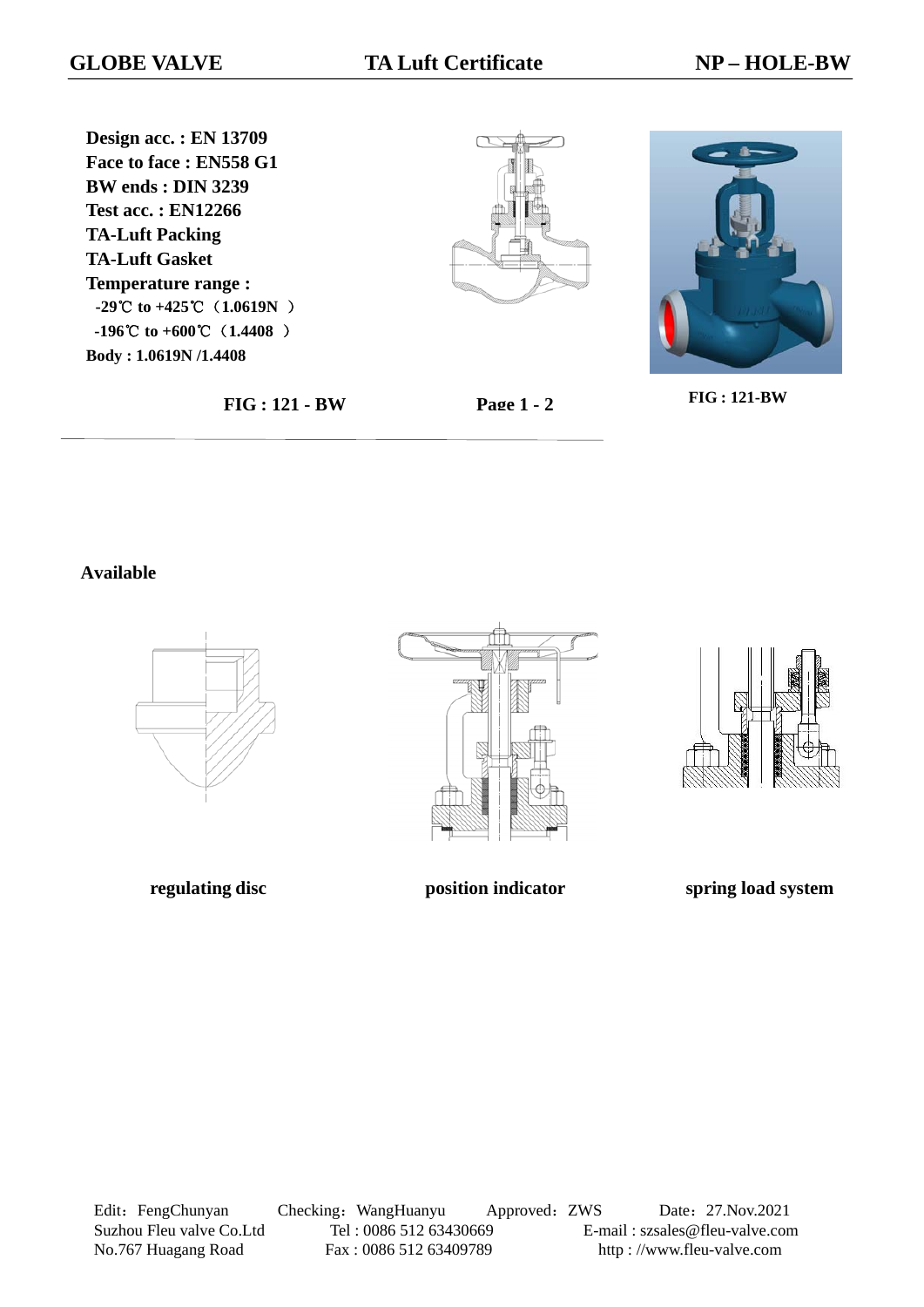### GLOBE VALVE TA Luft Certificate NP - HOLE 121 - BW **FIG. Pressure Material Range**  $\overline{Q}$ W  $10$ 133.121-BW PN16 1.0619N DN15-DN100 135.121-BW PN40 1.0619N DN15-DN100 153.121-BW PN16 1.4408 DN15-DN100  $12$ 155.121-BW PN40 1.4408 DN15-DN100  $15$  $rac{16}{17}$  $\frac{18}{19}$  $\equiv$  $20$  $\overline{4}$  $\overline{21}$ dlmax ot welding **Design acc. : EN 13709 Face to face : EN558 G1**  regulating disc **BW ends : DIN 3239**   $\leq$ DN50 **Test acc. : EN12266-1**   $23$ **TA-Luft Packing**   $^{24}$ **TA-Luft Gasket**  25 **Temperature range : -29 to** ℃ **+425**℃(**1.0619N** )  **-196 to** ℃ **+600**℃(**1.4408** )

spring load system

## **Material List**

| NO.            | Part          | <b>Material</b>                 |                                 |  |  |  |
|----------------|---------------|---------------------------------|---------------------------------|--|--|--|
|                |               | FIG.133.121 - BW / 135.121 - BW | FIG.153.121 - BW / 155.121 - BW |  |  |  |
| 1              | Body          | 1.0619N+13Cr                    | 1.4408                          |  |  |  |
| $\mathbf{2}$   | Disk          | 1.4021                          | 1.4401                          |  |  |  |
| 4              | Bolt          | $1.7225$ (GC)                   | A <sub>4</sub>                  |  |  |  |
| 5              | Nut           | 1.1181(YK)                      | A <sub>4</sub>                  |  |  |  |
| $\overline{7}$ | Bolt          | 35                              | 1.4571                          |  |  |  |
| 8              | Nut           | 35                              | A2                              |  |  |  |
| 9              | Gasket        | 35                              | 1.4408                          |  |  |  |
| 10             | Handwheel     | C10E                            | C10E                            |  |  |  |
| 12             | Yoke nut      | 0.7040                          | 0.7040                          |  |  |  |
| 15             | Gland         | 1.0619N                         | 1.4408                          |  |  |  |
| 16             | Packing gland | 1.4021                          | 1.4401                          |  |  |  |
| 17             | Packing       | TA-Luft Packing                 | <b>TA-Luft Packing</b>          |  |  |  |
| 18             | Bonnet        | 1.0619N                         | 1.4408                          |  |  |  |
| 19             | Body seal     | TA Luft Gasket                  | TA Luft Gasket                  |  |  |  |
| 20             | Stem          | 1.4021                          | 1.4571                          |  |  |  |
| 21             | Disc nut      | 1.4301                          | 1.4401                          |  |  |  |
| 22             | Nut           | 1.4006                          | 1.4401                          |  |  |  |
| 23             | Cover         | 1.4006                          | 1.4401                          |  |  |  |
| 24             | Spring        | 51CrV4                          | 51CrV4                          |  |  |  |
| 25             | Gasket        | 1.4006                          | 1.4401                          |  |  |  |

# **Dimension List**

| PN    | <b>DN</b> | L   | d1max | d2  | d3  | d4  | W   | н   | Hub | Weight(KG) |
|-------|-----------|-----|-------|-----|-----|-----|-----|-----|-----|------------|
| 16    | 65        | 290 | 83    | 78  | 70  | 65  | 180 | 310 | 15  | 18.2       |
|       | 80        | 310 | 96    | 91  | 82  | 80  | 200 | 374 | 25  | 21.3       |
|       | 100       | 350 | 121   | 116 | 106 | 100 | 225 | 377 | 25  | 46.3       |
|       | 15        | 130 | 24    | 23  | 17  | 15  | 120 | 232 | 6   | 2.8        |
|       | 20        | 150 | 31    | 28  | 22  | 20  | 120 | 232 | 6   | 3.1        |
|       | 25        | 160 | 37    | 34  | 28  | 25  | 140 | 245 | 8   | 4.7        |
| 16/40 | 32        | 180 | 43    | 42  | 35  | 32  | 140 | 245 | 8   | 4.9        |
|       | 40        | 200 | 54    | 50  | 43  | 40  | 160 | 295 | 15  | 8.3        |
|       | 50        | 230 | 67    | 62  | 54  | 50  | 160 | 295 | 15  | 11         |
| 40    | 65        | 290 | 83    | 78  | 70  | 65  | 180 | 310 | 15  | 18.2       |
|       | 80        | 310 | 96    | 91  | 82  | 80  | 200 | 374 | 25  | 21.3       |
|       | 100       | 350 | 121   | 116 | 106 | 100 | 225 | 377 | 25  | 46.3       |

Edit: FengChunyan Checking: WangHuanyu Approved: ZWS Date: 27.Nov.2021<br>Suzhou Fleu valve Co.Ltd Tel: 0086 512 63430669 E-mail: szsales@fleu-valve.com Suzhou Fleu valve Co.Ltd Tel : 0086 512 63430669 E-mail : szsales@fleu-valve.com No.767 Huagang Road Fax : 0086 512 63409789 http : //www.fleu-valve.com